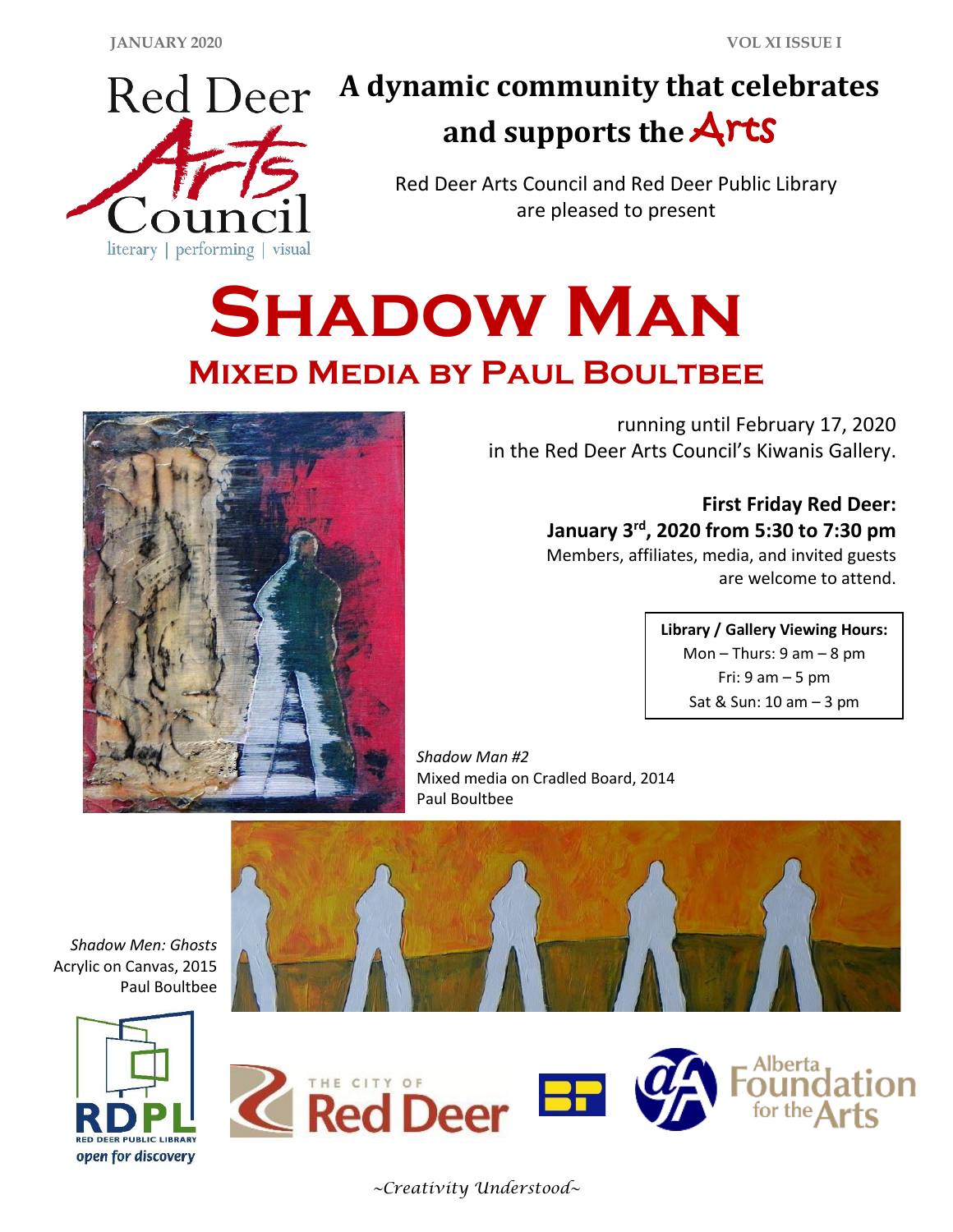### *News and Events Happening in January*

#### 2020 Red Deer Arts Council Memberships!

New Year! New Memberships! Come join our Creative Community! Only \$30 for individuals, \$50 for organizations and just \$15 for students!!! Whether you're an artist or an arts supporter, we'd love to have you join our network of creative thinkers! Open to people who love music, visual art, dance, literary arts, theatre and/or culture, you are welcome! Application forms to join or renew available on our website! Visit [https://www.reddeerartscouncil.ca/join](https://www.reddeerartscouncil.ca/join-the-arts-council/become-member)[the-arts-council/become-member](https://www.reddeerartscouncil.ca/join-the-arts-council/become-member) to join/renew, or print off the PDF form and bring it to the office for a visit! Member rates for workshops & events, opportunities to exhibit in the juried members show, attend networking events, promote your art, and so much more!!! We're also suggesting a \$20 boost for 2020 – charitable tax receipts available for all donations over \$20!



#### Scholarships and Awards Application period opens mid-January

Keep your eyes peeled to our website as we will soon be releasing the updated application documents for submitting to the 2020 scholarships & awards opportunities! Two awards and five scholarships, including the brand new RDC Music Society Scholarship for Post-Secondary Music students, are available! [https://www.reddeerartscouncil.ca/scholarships](https://www.reddeerartscouncil.ca/scholarships-awards/scholarship-awards)[awards/scholarship-awards](https://www.reddeerartscouncil.ca/scholarships-awards/scholarship-awards)

#### Art Speaks Learning Series @ Red Deer Museum + Art Gallery



Join us for our next Art Speaks event on January 22<sup>nd</sup> at the MAG! Call 403-309-8405 or visit reddeermuseum.com to register. \$8 for RDAC & MAG members, \$10 general admission. More details at <https://www.reddeerartscouncil.ca/news/workshops>

20/20 Vision Members Show <https://www.reddeerartscouncil.ca/about-red-deer-arts-council/visual> You have only until January 10<sup>th</sup> to submit your works for consideration as part of our annual Members-Only Visual Arts exhibition! What does Vision 2020 mean to you? Beginning late Feb, see how our artists interpret this year's theme!

Brave New Words is back at LV's Vinyl Café on January 10<sup>th</sup>! Share your creative writing (of any genre)! We'll have Coffee and Bailey's available for purchase to help cozy up and shuffle off any nerves!

**The Troubled Monk Social** is happening next on January  $14<sup>th</sup>$ ! Come down to the taproom from 6:30 – 8pm and share what's new in your creative world! New exhibitions, collaborations, sales, we want to hear about it!

GuitarZ for Kidz & Red Deer Arts Council Raffles Congratulations to Melanie Strome, winner of the Ukulele in the GuitarZ for KidZ raffle and to Janice Shimek and Team Dipsomania who each won \$260 in Liquor Store Gift Cards in our Booze Survivor contest! Team Wine or Lose, led by Wade Nicks, won the consolation prize! *Thank you to everyone who participated for your generous support!*